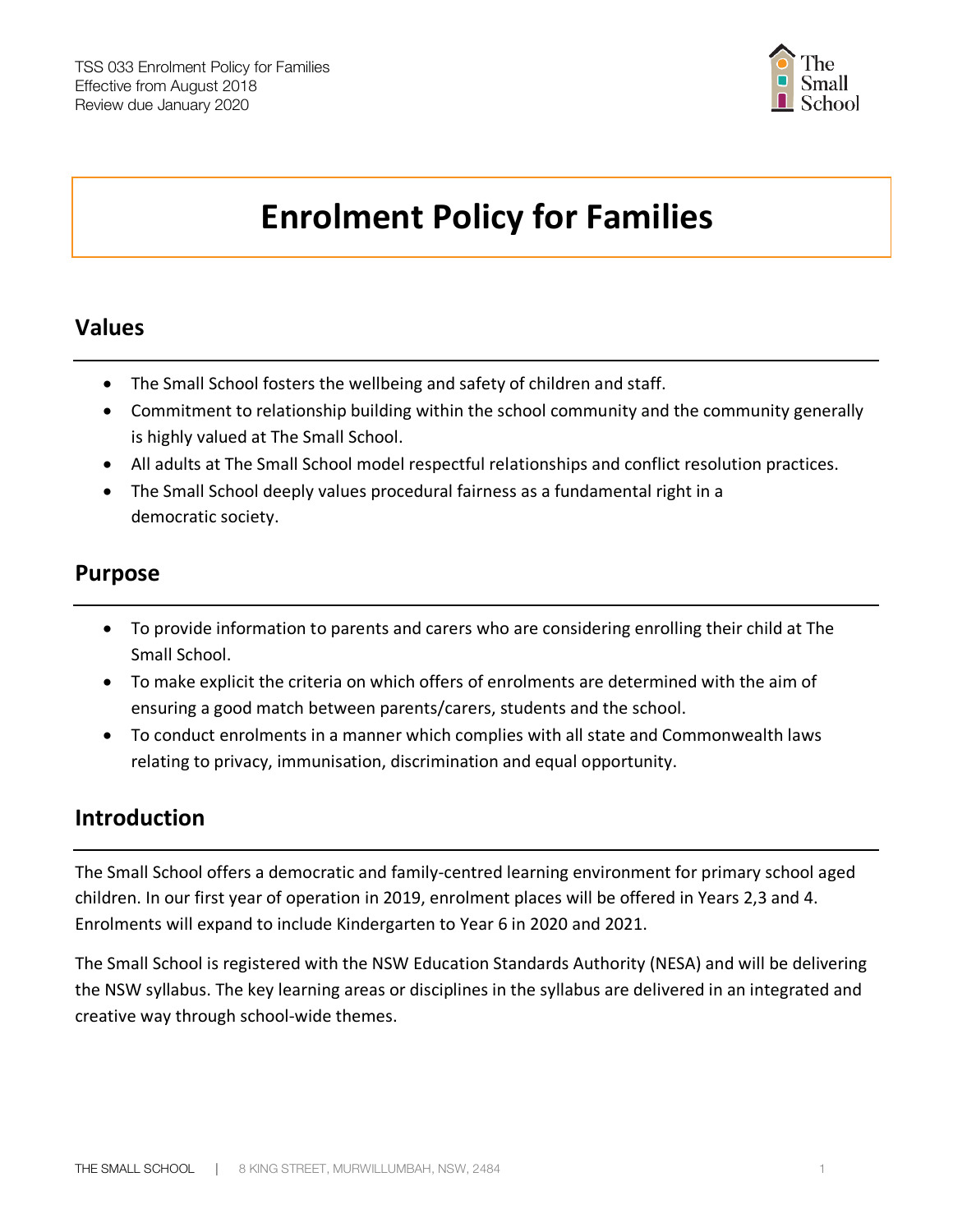

The Small School has a carefully considered educational approach and six guiding principles, which include:

- 1. Relationships with each other and with the environment are of paramount importance.
- 2. Learning is theme-based (integrated and emergent curriculum) and real-world focused (experiential).
- 3. Children thrive when they have some say in how they spend their day and what they learn (Democratic Education).
- 4. Families are part of the school (family-centred education).
- 5. We learn cooperatively not competitively (non-competitive environment).
- 6. Playing is learning too (free play and play-based teaching and learning).

The Small School's guiding principles and broader educational philosophy need to be understood and carefully read by parents and carers so that they can gauge if the school represents a good match for themselves and their child. This is the foremost consideration in the enrolment process. We believe when families appreciate and support these principles that the foundation is created for a good match between a child/family and our school.

## **Enrolment Process**

Families are invited to make enquiries about enrolling at the school at any time. If the school has a waiting list this will be posted on the website. Upon making contact, families will be directed to the website where they can download a copy of the prospectus or a hard copy can be mailed to them.

Interested parents are asked to engage with the following enrolment process:

**Read** - Firstly, parents are asked to read the educational philosophy and guiding principles, contained on the school website or in *The Small School Prospectus* thoroughly.

**Visit** - Attend the school either through a school event, held several times throughout the year where parents and children can spend time in the school, have a tour and talk to staff or where no events are scheduled, take a tour of the school with the School Manager. School events include open days, play groups and visits from local preschools. These will be advertised on our website. If no events are scheduled, parents should contact the School Manager to arrange a tour.

**Write** - If, after reading the prospectus and visiting the school, parents would like to proceed with an enrolment they should complete the Enrolment Form, available on the school's website or in hard copy upon request.

**Interview** - Attend an interview with the School Manager.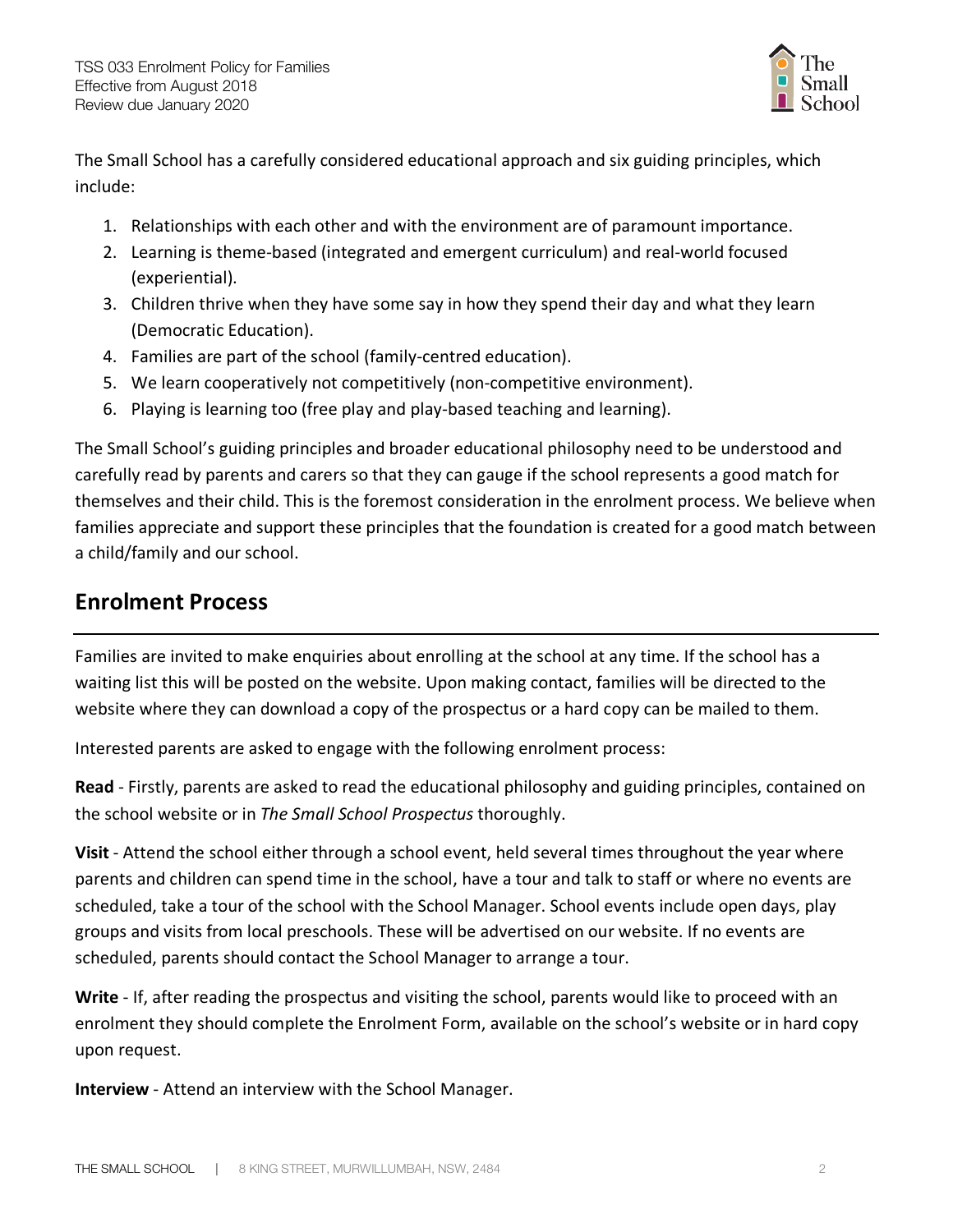

The purpose of the school interview is to establish whether the school's educational philosophy is consistent with the parent's values and wishes for their child's education. In the interview, the School Manager will discuss in detail the educational philosophy and our six guiding principles. The School Manager will seek response and opinion from the parents or guardian about the philosophy and guiding principles and go through the completed enrolment form with the parents, seeking more information or clarification as required. The interview will also include detailed discussion about the parent's wishes for their child's education and characteristics of their child that they would like the school to know about. Previous academic success or failure is not a factor in our assessment.

Students with disabilities and impairments will be enrolled along with all other eligible children. The *Disability Standards for Education 2005 (Standards*) apply to a school's dealings with all students with disabilities and also prospective students with disabilities. These guidelines provide a structure to help schools comply with the *Standards* in the context of the enrolment process for students with a disability as defined under the *Disability Discrimination Act 1992*.

When considering an application for enrolment for a student with a disability, a determination should be made regarding the school's capacity to address the student's individual needs. If the school cannot meet the student's needs, the school will work through an individual planning process to identify whether there are reasonable adjustments that could be made to facilitate the student's access to and participation in the educational opportunities provided by the school.

Under the *Standards*, The Small School has three main types of obligations, including:

- **Consultation** with the family (and medical professionals where necessary and with permission) to understand the impact of a student's disability and to determine whether any adjustments or changes are needed to assist the student.
- **Making reasonable adjustments** to the school, drawing upon additional resources to improve accessibility of the school if required.
- **Eliminate discrimination** Harassment and victimisation of students with disability is unlawful and The Small School must take all reasonable steps to prevent this from happening.

#### **Factors Determining the Offering of a Place in Years 2,3 and 4 in 2019**

- Congruence of the school's philosophies with those of the prospective family (assessed according to the Enrolment Process outlined in this policy).
- Capacity of the school and its staff to meet any specific additional needs of the student
- Siblings enrolled at the school / children of TSS staff.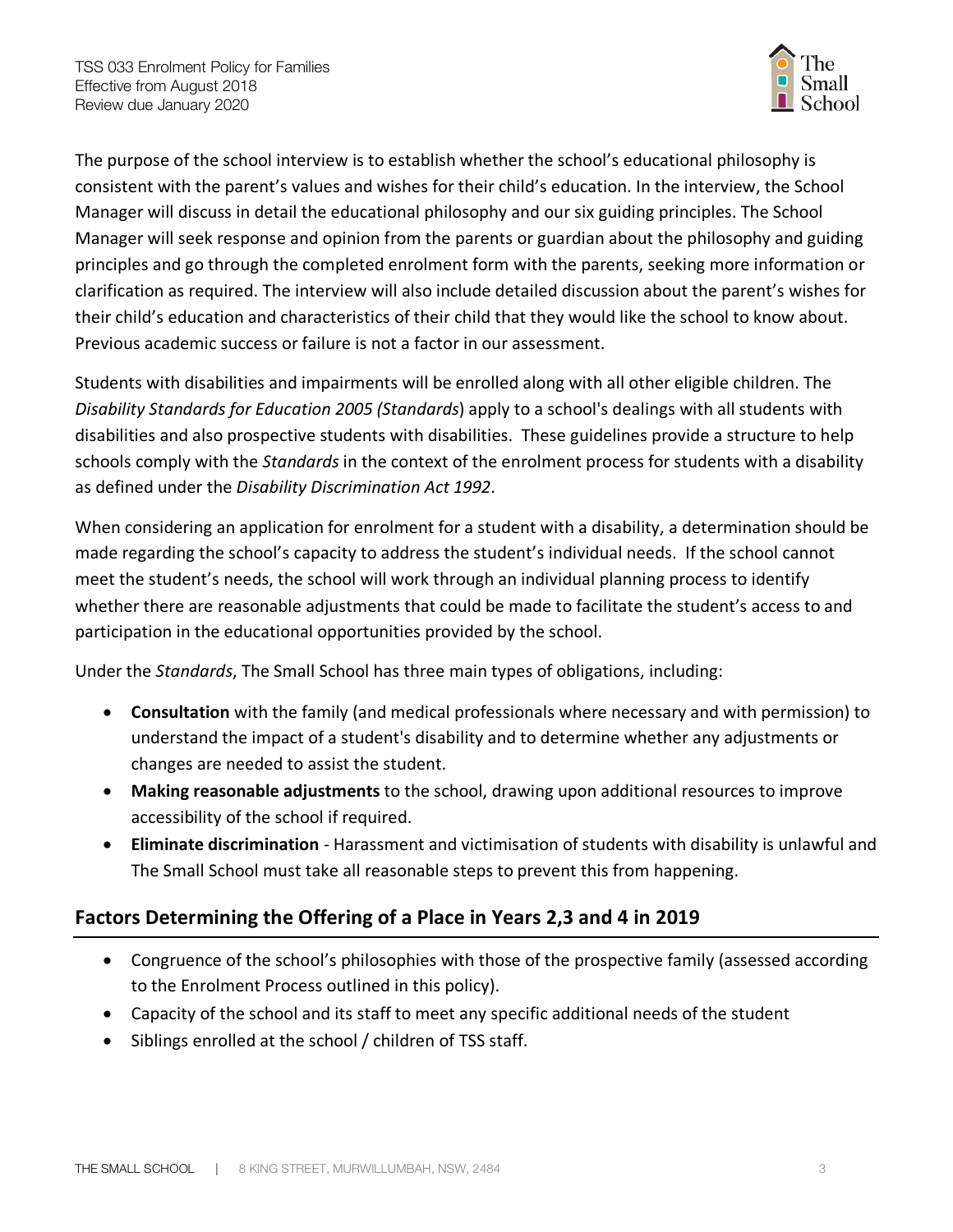

# **Timeline for enrolment 2018 - 2019**

| End of October | Expressions of interest should be lodged for enrolment for 2019.                     |
|----------------|--------------------------------------------------------------------------------------|
| 2018           |                                                                                      |
| Throughout     | Enrolment forms completed and interviews held with prospective families.             |
| November       | Families will be notified of a provisional offer of a place or advised that they are |
|                | not being offered a place and the reasons why.                                       |
| First week of  | Families who have received an offer of a place should confirm their acceptance       |
| December       | of the place and pay their Enrolment Fee* in order to hold their child's place.      |
| Last week of   | School fees** for Term 1 are due.                                                    |
| January 2019   |                                                                                      |

\*An Enrolment Fee of \$150 per child or \$250 per family (where more than one child is applying at the same time) is due within 7 days of the offering of a place at TSS. This deposit will appear as a credit on the family's first school fee invoice or will be forfeited if an offered place is not taken. \*\* See our School Fees Policy for further information.

## **Other Enrolment Guidelines**

As an independent school, TSS relies on a combination of government funding and tuition fees paid by parents or carers in order to cover its operating expenses. Our current School Fees Policy does not include discounts for two children enrolled from a single family or for personal financial hardship. However, a discount will be considered for the third child enrolled from a single family.

Every effort will be made by the school administration to assist any accepted enrolled student to maintain their enrolment. It is part of the School Manager's role to facilitate regular communication with parents and carers about any issues which may impact a student's continued enrolment. However, it is possible that a student's enrolment may be cancelled due to the non-payment of school fees; as a result of the implementation of the school's Behavior Management Policy, or with the agreement of the parents. Please see the *School Fees Policy* for more information.

The Enrolment Form must be completed in full including the immunisation status of your child. It is a legal requirement that a parent/guardian declare their child's immunisation status on enrolment and we ask families to do this by providing an immunisation history statement from the Australian Childhood Immunisation Register.